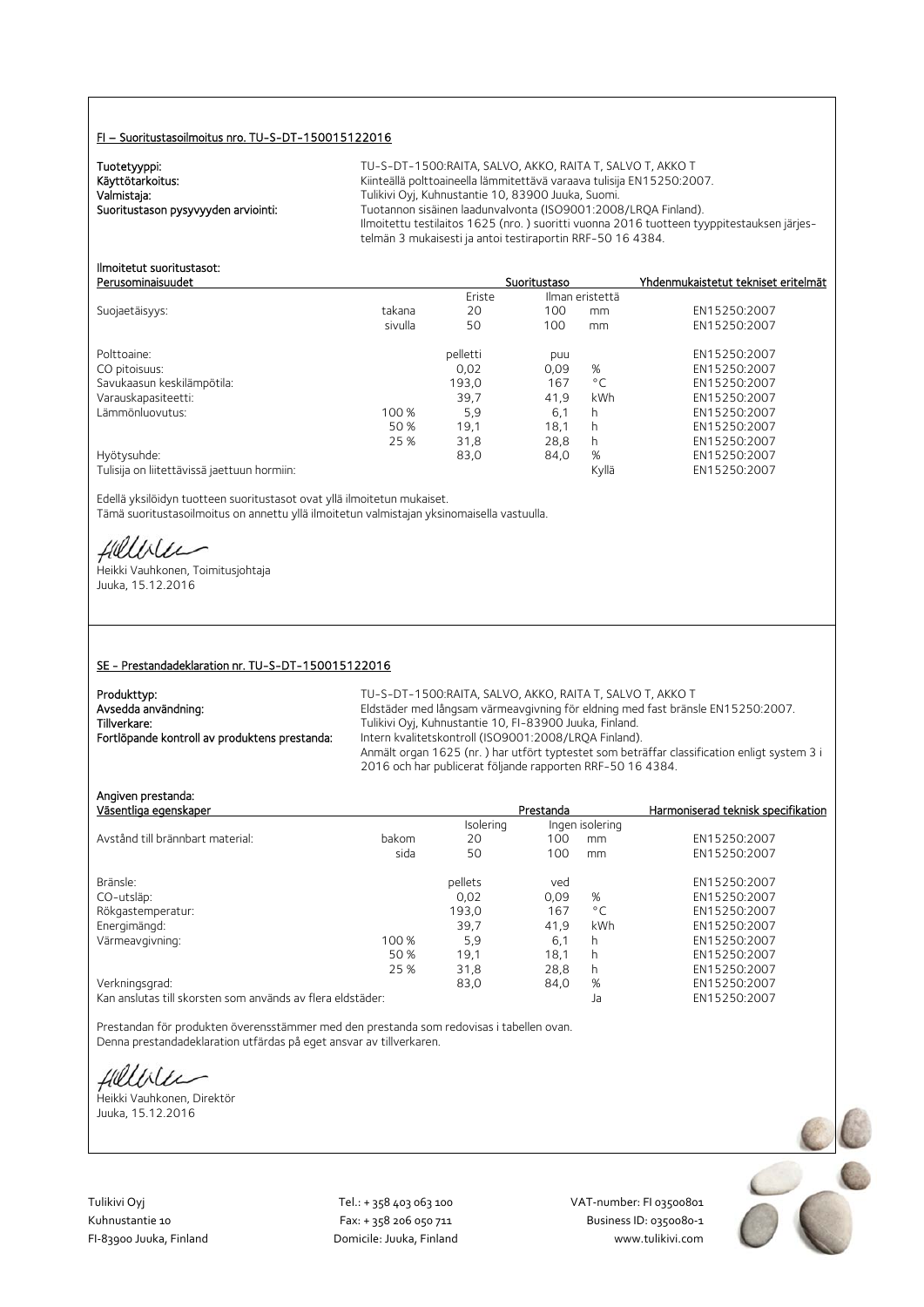#### EN - Declaration of Performance nr. TU-S-DT-150015122016

| Product type:                             |  |
|-------------------------------------------|--|
| Intended use:                             |  |
| Manufacturer:                             |  |
| Verification of constancy of performance: |  |
|                                           |  |

TU-S-DT-1500:RAITA, SALVO, AKKO, RAITA T, SALVO T, AKKO T Slow heat release appliance fired by solid fuel EN15250:2007. Tulikivi Oyj, Kuhnustantie 10, FI-83900 Juuka, Finland. Verification of constancy of performance: Internal quality control (ISO9001:2008/LRQA Finland). The notified laboratory 1625 (nr. ) performed the determination of the product type on the basis of type testing under system 3 in the year 2016 and issued test report RRF-50 16 4384.

# Declared performance:<br>Essential Characteristics

| <b>Essential Characteristics</b>   |       |                   | Performance | Harmonized technical specification |              |
|------------------------------------|-------|-------------------|-------------|------------------------------------|--------------|
|                                    |       | <b>Insulation</b> |             | Without insulation                 |              |
| Distance to combustible materials: | rear  | 20                | 100         | mm                                 | EN15250:2007 |
|                                    | sides | 50                | 100         | mm                                 | EN15250:2007 |
| Fuel types:                        |       | pellets           | firewood    |                                    | EN15250:2007 |
| CO emissions:                      |       | 0.02              | 0.09        | %                                  | EN15250:2007 |
| Max. flue gas temperature:         |       | 193,0             | 167         | $^{\circ}$ C                       | EN15250:2007 |
| Thermal storage capacity:          |       | 39.7              | 41.9        | kWh                                | EN15250:2007 |
| Heat output:                       | 100 % | 5.9               | 6.1         | h                                  | EN15250:2007 |
|                                    | 50 %  | 19,1              | 18,1        |                                    | EN15250:2007 |
|                                    | 25 %  | 31,8              | 28,8        |                                    | EN15250:2007 |
| Energy efficiency:                 |       | 83,0              | 84,0        | %                                  | EN15250:2007 |
| .                                  |       |                   |             |                                    |              |

Connection of multiple fireplaces on shared flue pipe possible: Yes EN15250:2007

The performance of the product is in conformity with the above declared performance. This declaration of performance is issued under the sole responsibility of the manufacturer.

Helliler

Heikki Vauhkonen, Managing Director Juuka, 15.12.2016

#### DE – Leistungserklärung Nr. TU-S-DT-150015122016

| Produkttyp:                             | TU-S-DT-    |
|-----------------------------------------|-------------|
| Vorgesehener Verwendungszweck:          | Speicherfe  |
| Hersteller:                             | Tulikivi Ov |
| Überprüfung der Leistungsbeständigkeit: | Interne Ou  |
|                                         | Die notifiz |

-1500:RAITA, SALVO, AKKO, RAITA T, SALVO T, AKKO T euerstätte für feste Brennstoffe EN15250:2007. vj, Kuhnustantie 10, FI-83900 Juuka, Finnland. us<br>ualitätskontrolle (ISO9001:2008/LRQA Finnland). rierte Stelle 1625 (Nr. ) hat die Typprüfung nach dem System 3 im Jahr 2016 durchgeführt und folgenden Testreport ausgestellt: RRF-50 16 4384.

## Erklärte Leistung:

| Erklarte Leistung:<br>Wesentliche Merkmale                 |          |            | Leistuna  |                  | Harmonisierte technische Spezifikation |
|------------------------------------------------------------|----------|------------|-----------|------------------|----------------------------------------|
|                                                            |          | Isolierung |           | Keine Isolierung |                                        |
| Abstand zu brennbaren Bauteilen:                           | hinten   | 20         | 100       | mm               | EN15250:2007                           |
|                                                            | seitlich | 50         | 100       | mm               | EN15250:2007                           |
| Brennstoff:                                                |          | Pellets    | Brennholz |                  | EN15250:2007                           |
| CO Emissionen:                                             |          | 0.02       | 0.09      | %                | EN15250:2007                           |
| Abgastemperatur:                                           |          | 193,0      | 167       | $^{\circ}$ C     | EN15250:2007                           |
| Gespeicherte Energie:                                      |          | 39,7       | 41.9      | kWh              | EN15250:2007                           |
| Wärmeabgabe:                                               | 100 %    | 5,9        | 6,1       | h                | EN15250:2007                           |
|                                                            | 50 %     | 19,1       | 18,1      | h                | EN15250:2007                           |
|                                                            | 25 %     | 31,8       | 28,8      | h                | EN15250:2007                           |
| Wirkungsgrad:                                              |          | 83,0       | 84,0      | %                | EN15250:2007                           |
| Für Mehrfachbelegung auf gemeinsamen Schornstein geeignet: |          |            |           | Ja               | EN15250:2007                           |

Die Leistung des Produkts entspricht der oben erklärten Leistung. Verantwortlich für die Erstellung dieser Leistungserklärung ist allein der Hersteller.

Helliler

Heikki Vauhkonen, Geschäftsleiter Juuka, 15.12.2016



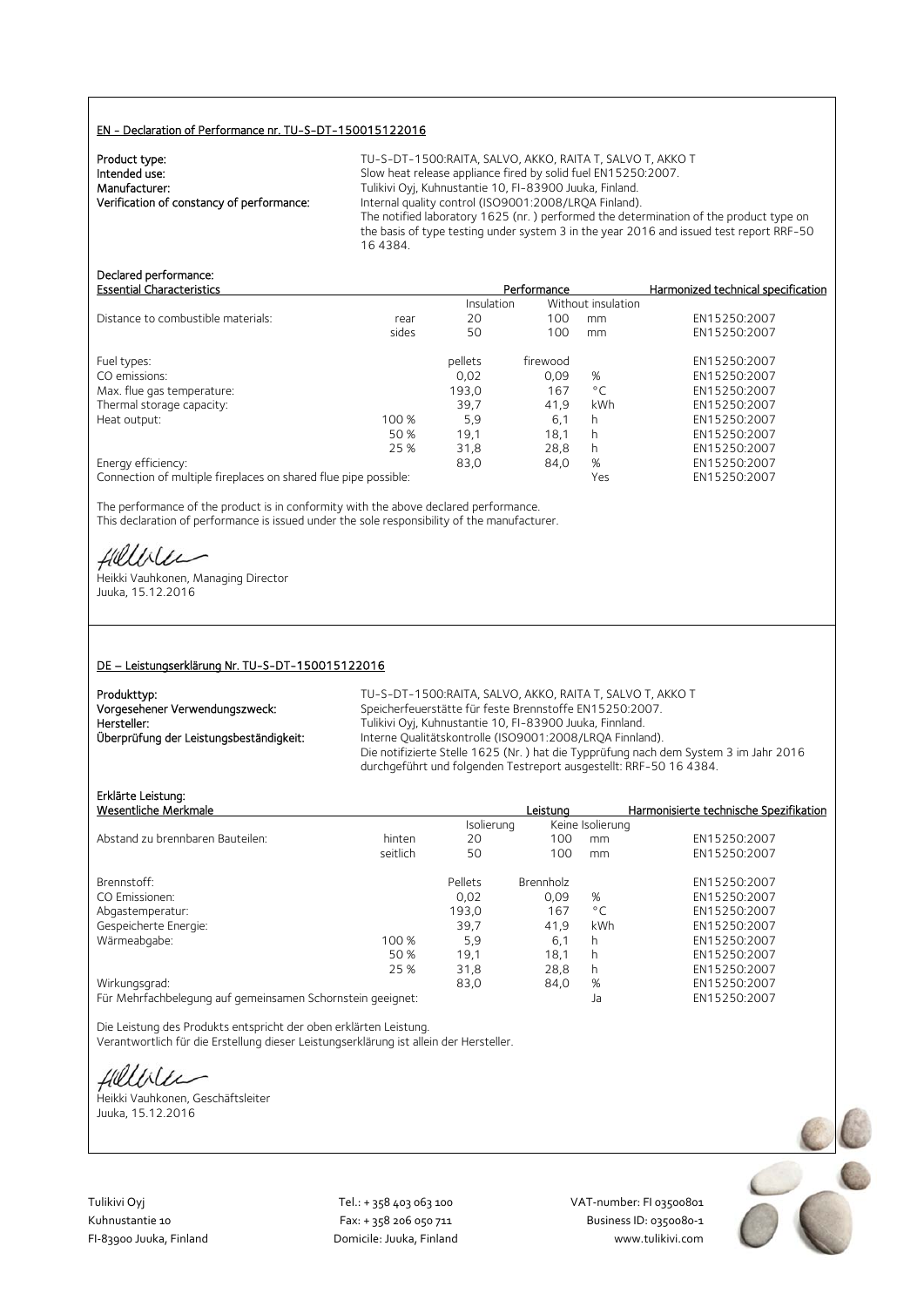#### FR - Déclaration des performances no. TU-S-DT-150015122016

| Type de produit:                             | TU-S-DT-1500:RAITA, SALVO, AKKO, RAITA T, SALVO T, AKKO T                                     |
|----------------------------------------------|-----------------------------------------------------------------------------------------------|
| Usage prévu:                                 | Poêle-cheminée à accumulation de chaleur faisant appel à un combustible EN15250:2007.         |
| Fabricant:                                   | Tulikivi Oyj, Kuhnustantie 10, FI-83900 Juuka, Finlande.                                      |
| Evaluation de la stabilité des performances: | Contrôle de qualité interne (ISO9001:2008/LROA Finlande).                                     |
|                                              | Le laboratoire d'essais notifié 1625 (no.) a effectué la détermination du produit type sur la |
|                                              | base d'essais de type système 3 en 2016 et a issu le rapport de test RRF-50 16 4384.          |

| Performances déclarées:                                                                 |         |           |              |                 |                                       |
|-----------------------------------------------------------------------------------------|---------|-----------|--------------|-----------------|---------------------------------------|
| Caractéristiques essentielles                                                           |         |           | Performances |                 | Spécifications techniques harmonisées |
|                                                                                         |         | Isolation |              | Pas d'isolation |                                       |
| Distance aux éléments structurels inflammables:                                         | arrière | 20        | 100          | mm              | EN15250:2007                          |
|                                                                                         | côtés   | 50        | 100          | mm              | EN15250:2007                          |
| Combustible:                                                                            |         | granulés  | bois         |                 | EN15250:2007                          |
| Émissions de CO:                                                                        |         | 0,02      | 0,09         | %               | EN15250:2007                          |
| Température des gaz évacués:                                                            |         | 193.0     | 167          | $^{\circ}$ C    | EN15250:2007                          |
| Energie stockée:                                                                        |         | 39,7      | 41,9         | kWh             | EN15250:2007                          |
| Restitution thermique:                                                                  | 100 %   | 5.9       | 6,1          | h               | EN15250:2007                          |
|                                                                                         | 50 %    | 19,1      | 18.1         | h               | EN15250:2007                          |
|                                                                                         | 25 %    | 31.8      | 28.8         | h.              | EN15250:2007                          |
| Rendement:                                                                              |         | 83.0      | 84,0         | %               | EN15250:2007                          |
| Raccordement possible à une cheminée s'utilisant pour plusieurs appareils de chauffage: |         |           | Oui          |                 | EN15250:2007                          |

Les performances du produit sont conformes aux performances déclarées indiquées en haut. La présente déclaration des performances est établie sous la seule responsabilité du fabricant.

Hillble

Heikki Vauhkonen, Directeur Général Juuka, 15.12.2016

#### NL - Prestatieverklaring nr. TU-S-DT-150015122016

| Producttype:                               |
|--------------------------------------------|
| Beoogd gebruik:                            |
| Fabrikant:                                 |
| Verificatie van de prestatiebestendigheid: |

TU-S-DT-1500:RAITA, SALVO, AKKO, RAITA T, SALVO T, AKKO T Accumulerende toestelle gestookt met vaste brandstof EN15250:2007. Fabrikant: Tulikivi Oyj, Kuhnustantie 10, FI-83900 Juuka, Finland. Interne kwaliteitscontrole (ISO9001:2008/LRQA Finland). De genotificeerde testlaboratorium 1625 (nr. ) heeft de typetest uitgevoerd op basis van testen uitgevoerd volgens systeem 3 in 2016 met testverslag RRF-50 16 4384 als resultaat.

#### Aangegeven prestatie:

| Essentiële kenmerken                    |            |                 | <b>Prestaties</b> |               | Geharmoniseerde technische specificatie |
|-----------------------------------------|------------|-----------------|-------------------|---------------|-----------------------------------------|
|                                         |            | <b>Isolatie</b> |                   | Geen isolatie |                                         |
| Afstand tot brandbare constructiedelen: | achterkant | 20              | 100               | mm            | EN15250:2007                            |
|                                         | zijkant    | 50              | 100               | mm            | EN15250:2007                            |
| Brandstof:                              |            | pellets         | hout              |               | EN15250:2007                            |
| CO-emissies:                            |            | 0.02            | 0.09              | %             | EN15250:2007                            |
| Rookgastemperatuur:                     |            | 193,0           | 167               | $^{\circ}$ C  | EN15250:2007                            |
| Hoeveelheid energie:                    |            | 39.7            | 41.9              | kWh           | EN15250:2007                            |
| Warmteafgifte:                          | 100 %      | 5.9             | 6,1               | h             | EN15250:2007                            |
|                                         | 50 %       | 19.1            | 18.1              | h             | EN15250:2007                            |
|                                         | 25 %       | 31,8            | 28.8              | h             | EN15250:2007                            |
| Rendement:                              |            | 83.0            | 84.0              | %             | EN15250:2007                            |
|                                         |            |                 |                   |               |                                         |

Kan worden aangesloten op een door meerdere verwarmingstoestellen gebruikt rookkanaal: Ja EN15250:2007

De prestaties van het product voldoen aan de hierboven vermelde prestatieverklaringen. Deze prestatieverklaring is verstrekt onder de exclusieve verantwoordelijkheid van de fabrikant.

Hillble

Heikki Vauhkonen, Directeur Juuka, 15.12.2016

Tulikivi Oyj Tel.: + 358 403 063 100 VAT‐number: FI 03500801

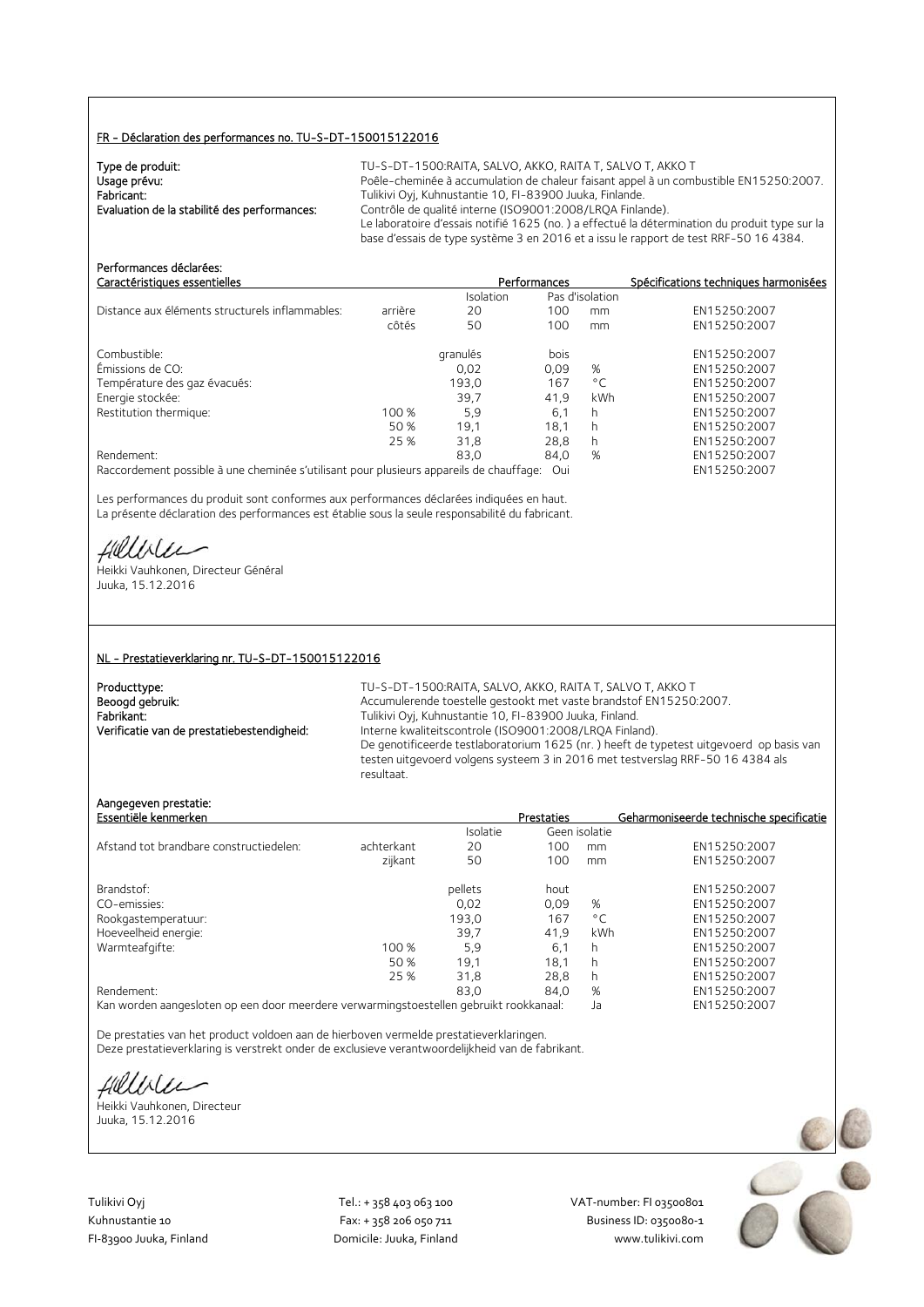#### IT - Dichiarazione di prestazione nro. TU-S-DT-150015122016

| Prodotto - tipo:                                | TU-S-DT-1500:RAITA. SALVO. AKKO. RAITA T. SALVO T. AKKO T                                  |
|-------------------------------------------------|--------------------------------------------------------------------------------------------|
| Uso previsto:                                   | Apparecchi domestici a lento rilascio di calore alimentati a combustibili EN15250:2007.    |
| Fabbricante:                                    | Tulikivi Oyj, Kuhnustantie 10, FI-83900 Juuka, Finlandia.                                  |
| Verificazione della costanza della prestazione: | Controllo di qualità interno (ISO9001:2008/LRQA Finlandia).                                |
|                                                 | L'organismo notificato 1625 (nro.) ha effettuato le prove di tipo secondo il sistema 3 nel |
|                                                 | 2016 e ha rilasciato la seguente rapporto di prova: RRF-50 16 4384.                        |

| <u>FICSLOZIVIIC UILIIIOI OLO.</u><br>Caratteristiche essenziali                                 |       | Prestazione | Documento di riferimento |              |              |  |
|-------------------------------------------------------------------------------------------------|-------|-------------|--------------------------|--------------|--------------|--|
|                                                                                                 |       | Isolamento  | Nessun isolamento        |              |              |  |
| Distanza dei materiali infiammabili:                                                            | retro | 20          | 100                      | mm           | EN15250:2007 |  |
|                                                                                                 | lato  | 50          | 100                      | mm           | EN15250:2007 |  |
| Combustibile:                                                                                   |       | pellets     | legna                    |              | EN15250:2007 |  |
| Emissioni CO:                                                                                   |       | 0.02        | 0.09                     | %            | EN15250:2007 |  |
| Temperatura dei gas in uscita:                                                                  |       | 193,0       | 167                      | $^{\circ}$ C | EN15250:2007 |  |
| Energia accumulata:                                                                             |       | 39.7        | 41.9                     | <b>kWh</b>   | EN15250:2007 |  |
| Rilascio del calore:                                                                            | 100%  | 5,9         | 6.1                      | h            | EN15250:2007 |  |
|                                                                                                 | 50%   | 19.1        | 18.1                     | h            | EN15250:2007 |  |
|                                                                                                 | 25%   | 31,8        | 28.8                     | h.           | EN15250:2007 |  |
| Rendimento:                                                                                     |       | 83.0        | 84.0                     | %            | EN15250:2007 |  |
| Adatta per essere collegata a una canna fumaria utilizzata da vari apparecchi di riscaldamento: |       |             |                          | Si           | EN15250:2007 |  |

La prestazione del prodotto conforme alla prestazione dichiarata sopra. Si rilascia la presente dichiarazione di prestazione sotto la responsabilità esclusiva del fabbricante.

Hillble

Prestazione dichiarata:

Heikki Vauhkonen, Direttore Juuka, 15.12.2016

#### ET - Toimivusdeklaratsioon nr. TU-S-DT-150015122016

| Tootetüüp:                                | TU-S-DT-1500:RAITA, SALVO, AKKO, RAITA T, SALVO T, AKKO T                                                                                        |
|-------------------------------------------|--------------------------------------------------------------------------------------------------------------------------------------------------|
| Ettenähtud kasutusotstarve:               | Tahke kütusega köetav soojustsalvestav küttekolle EN15250:2007.                                                                                  |
| Tootja:                                   | Tulikivi Oyi, Kuhnustantie 10, FI-83900 Juuka, Soome.                                                                                            |
| Toimivuse püsivuse kontrollimise süsteem: | Sisemine kvaliteedikontroll (ISO9001:2008/LROA Soome).                                                                                           |
|                                           | Teavitatud asutus 1625 (nr.) on juhatanud tüübihindamine pärast süsteemi 3 aastal 2016<br>a on välja andnud järgmise testraporti RRF-50 16 4384. |

### Deklareeritud toimivus:

| Deklareeritud tõlmivus:<br>Põhiomadused                              |        |                | Toimivus | Ühtlustatud tehniline kirjeldus |              |
|----------------------------------------------------------------------|--------|----------------|----------|---------------------------------|--------------|
|                                                                      |        | Isolatsiooniga |          | Isolatsioonita                  |              |
| Kaugus põlevast materjalist konstruktsioonidest:                     | taga   | 20             | 100      | mm                              | EN15250:2007 |
|                                                                      | kõrval | 50             | 100      | mm                              | EN15250:2007 |
| Kütus:                                                               |        | puidugraanulid | puu      |                                 | EN15250:2007 |
| Põlemissaaduste CO sisaldus:                                         |        | 0.02           | 0,09     | %                               | EN15250:2007 |
| Väljuva gaasi temperatuur:                                           |        | 193,0          | 167      | $^{\circ}$ C                    | EN15250:2007 |
| Salvestatud energiahulk:                                             |        | 39.7           | 41.9     | kWh                             | EN15250:2007 |
| Soojuse eraldumine:                                                  | 100%   | 5,9            | 6,1      | h                               | EN15250:2007 |
|                                                                      | 50%    | 19,1           | 18.1     | h                               | EN15250:2007 |
|                                                                      | 25%    | 31.8           | 28,8     | h                               | EN15250:2007 |
| Kasutegur:                                                           |        | 83.0           | 84,0     | %                               | EN15250:2007 |
| Sobib ühendamiseks mitme küttekolde poolt kasutatava korstnalõõriga: |        |                |          | Ja                              | EN15250:2007 |

Toote toimivus on kooskõlas ülalosutatud deklareeritud toimivusega.

Käesolev toimivusdeklaratsioon on välja antud tootja ainuvastutusel.

fillbile

Heikki Vauhkonen, Tegevdirektor Juuka, 15.12.2016

Tulikivi Oyj Tel.: + 358 403 063 100 VAT‐number: FI 03500801

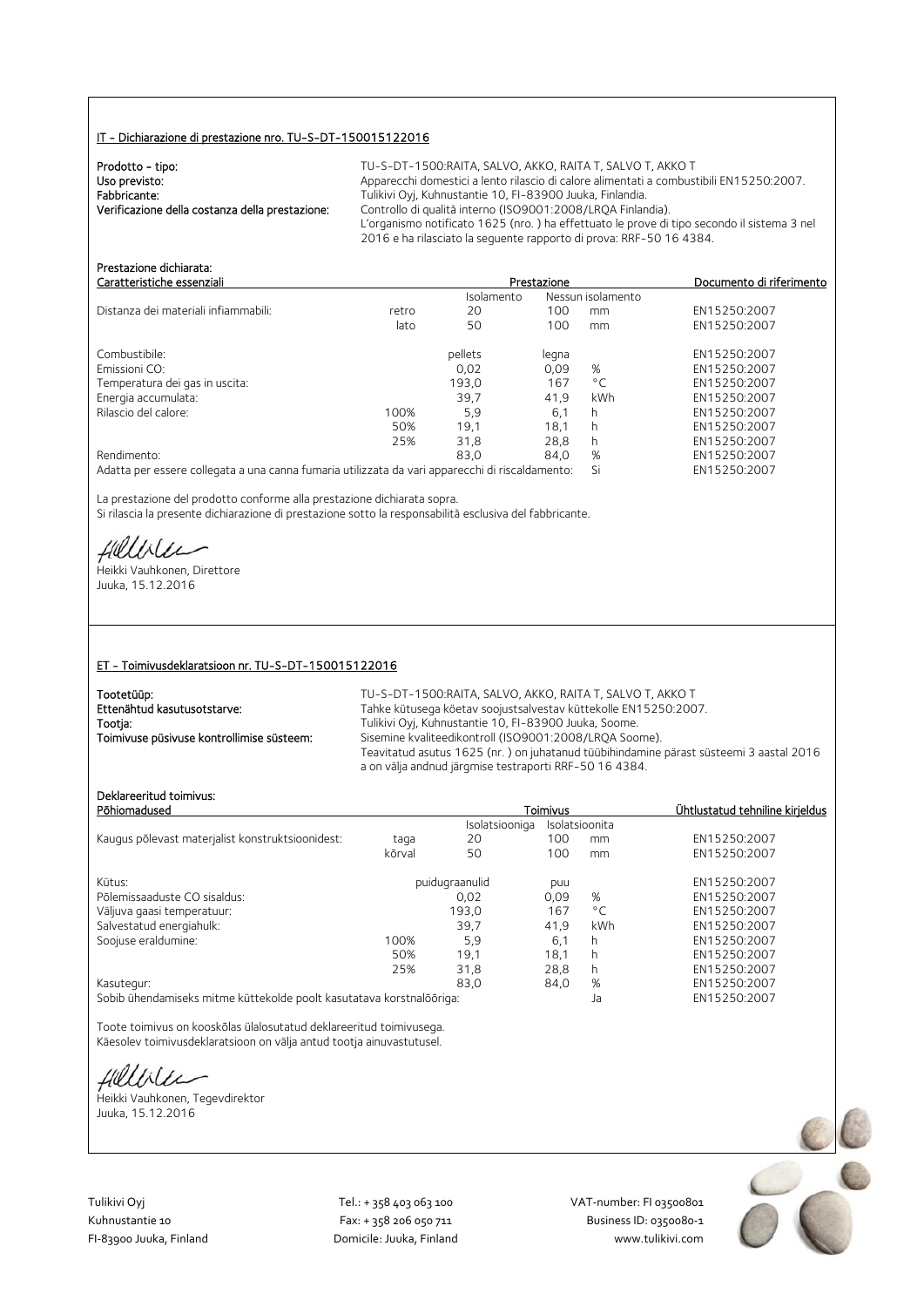#### LT - Eksploatacini**ų** savybi**ų** deklaracij**ą** nr. TU-S-DT-150015122016

| Produkto tipas:                                   | TU-S-DT-1500:RAITA. SALVO. AKKO. RAITA T. SALVO T. AKKO T                                  |
|---------------------------------------------------|--------------------------------------------------------------------------------------------|
| Paskirtis:                                        | Lėtai šilumą išskiriantys kietuoju kuru kūrenami buitiniai šildytuvai EN15250:2007.        |
| Gamintojas:                                       | Tulikivi Oyj, Kuhnustantie 10, FI-83900 Juuka, Suomija.                                    |
| Nuolatinis eksploatacinių savybių sertifikavimas: | Vidaus kokybės kontrolės (ISO9001:2008/LROA Suomija).                                      |
|                                                   | Notifikuotoji sertifikavimo įstaiga 1625 (nr.) atliko testą pagal sistemą 3 metais 2016 ir |
|                                                   | išdavė sertifikata RRF-50 16 4384.                                                         |

#### Deklaruojamos eksploatacin**ė**s savyb**ė**s: Svarbiausios charakteristikos Eksploatacin**ė**s savyb**ė**s Darnioji technin**ė** specifikacija

|                                                       |                      | Su izoliacija |        | Be izoliacijos |              |
|-------------------------------------------------------|----------------------|---------------|--------|----------------|--------------|
| Atstumas iki degiųjų medžiagų:                        | nuo galinės sienelės | 20            | 100    | mm             | EN15250:2007 |
|                                                       | iš šono              | 50            | 100    | mm             | EN15250:2007 |
| Kuro rūšis:                                           |                      | granulÚs      | malkos |                | EN15250:2007 |
| Emisija CO:                                           |                      | 0,02          | 0,09   | %              | EN15250:2007 |
| Išmetamų dujų į dūmtraukį temperatūra:                |                      | 193,0         | 167    | $^{\circ}$ C   | EN15250:2007 |
| Kaupiamoji energija:                                  |                      | 39,7          | 41,9   | kWh            | EN15250:2007 |
| Šildymo galingumas:                                   | 100 %                | 5,9           | 6,1    | h              | EN15250:2007 |
|                                                       | 50 %                 | 19.1          | 18.1   | h              | EN15250:2007 |
|                                                       | 25 %                 | 31,8          | 28,8   | h              | EN15250:2007 |
| Naudingumo koeficientas:                              |                      | 83,0          | 84,0   | %              | EN15250:2007 |
| Keletos krosnių pajungimas į vieną dūmtraukį–galimas: |                      |               |        | Taip           | EN15250:2007 |

Produkto eksploatacinės savybės atitinka deklaruotas eksploatacines savybes. Ši eksploatacinių savybių deklaracija išduota tik nurodyto gamintojo atsakomybe.

fielliter

Heikki Vauhkonen, Generalinis Direktorius Juuka, 15.12.2016

#### LV – Veiktsp**ē**jas deklar**ā**cija nr. TU-S-DT-150015122016

| Produkta veids:                |  |
|--------------------------------|--|
| Lietošanas veids:              |  |
| Ražotājs:                      |  |
| Veiktspējas snieguma pārbaude: |  |

TU-S-DT-1500:RAITA, SALVO, AKKO, RAITA T, SALVO T, AKKO T Cietā kurināmā sildiekārtas ar lēnu siltumatdevi EN15250:2007. Tulikivi Oyj, Kuhnustantie 10, FI-83900 Juuka, Somija. Iekšēja kvalitātes pārbaude (ISO9001:2008/LRQA Somija). Paziņotā (notificētā) institūcija 1625 (nr. ) veica produkta tipa noteikšanu balstoties uz produkta 3. sistēmas tipa testiem 2016 gadā un tika izdots testēšanas pārskats RRF-50 16 4384.

#### Tehniskie r**ā**d**ī**t**ā**ji:

| Galvenie veiktspējas rādītāji                            |               |           | Veiktspēja     | Kopējā tehniskā specifkācija |              |
|----------------------------------------------------------|---------------|-----------|----------------|------------------------------|--------------|
|                                                          |               | Izolúcija | Nõ izolúcija   |                              |              |
| Attālums līdz degošiem materiāliem:                      | no aizmugures | 20        | 100            | mm                           | EN15250:2007 |
|                                                          | no sāniem     | 50        | 100            | mm                           | EN15250:2007 |
| Kurināmā veidi:                                          |               | granulas  | malkas pagales |                              | EN15250:2007 |
| CO emisija:                                              |               | 0.02      | 0.09           | %                            | EN15250:2007 |
| Izplūdes gāzu temperatūra:                               |               | 193,0     | 167            | $^{\circ}$ C                 | EN15250:2007 |
| Energoietilpība:                                         |               | 39,7      | 41,9           | kWh                          | EN15250:2007 |
| Siltuma jauda:                                           | 100 %         | 5.9       | 6,1            | h                            | EN15250:2007 |
|                                                          | 50 %          | 19.1      | 18.1           | h                            | EN15250:2007 |
|                                                          | 25 %          | 31,8      | 28.8           | h.                           | EN15250:2007 |
| Lietderības koeficients:                                 |               | 83,0      | 84,0           | %                            | EN15250:2007 |
| Ir iespēja pievienot vairākus kamīnus pie viena dūmvada: |               |           |                | Jā                           | EN15250:2007 |

Produkta veiktspēja atbilst augstāk minētajiem rādītājiem. Par šīs veiktspējas deklarācijas izsniegšanu pilnībā atbild ražotājs.

Hillble

Heikki Vauhkonen, Ģenerāldirektors Juuka, 15.12.2016

Tulikivi Oyj Tel.: + 358 403 063 100 VAT‐number: FI 03500801

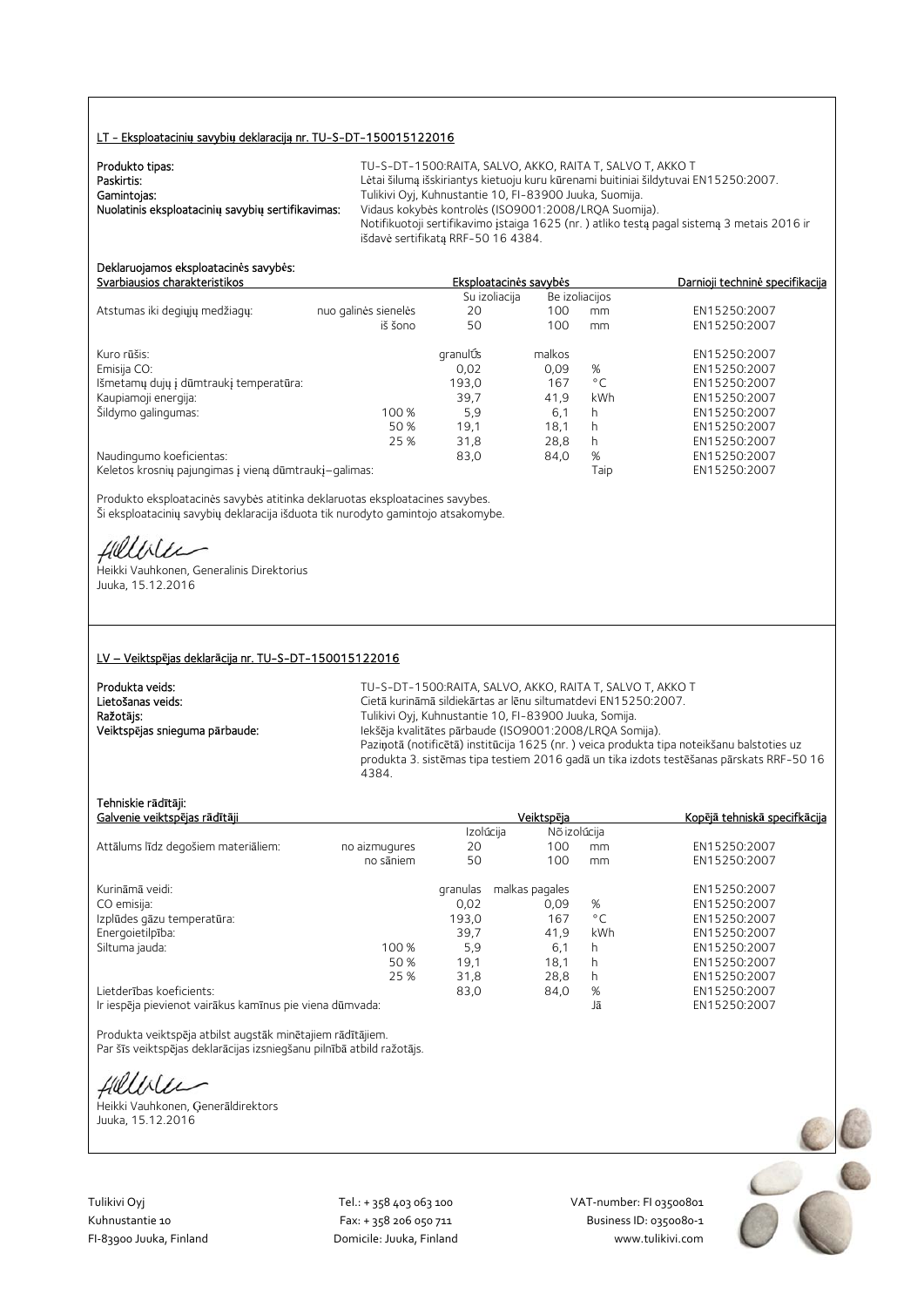#### SI - Izjava o zmogljivosti nr. TU-S-DT-150015122016

| Tip proizvoda:                                    |  |
|---------------------------------------------------|--|
| Predvidena uporaba:                               |  |
| Proizvajalec:                                     |  |
| Potrdilo o nespremenljivosti lastnosti proizvoda: |  |

TU-S-DT-1500:RAITA, SALVO, AKKO, RAITA T, SALVO T, AKKO T Naprave na trdna goriva, ki počasi oddajajo toploto EN15250:2007. Tulikivi Oyj, Kuhnustantie 10, FI-83900 Juuka, Finska. Notranii nadzor kakovosti (ISO9001:2008/LROA Finska). Pooblaščen laboratorij 1625 (nr. ) je na podlagi preizkušanja tipa po sistemu 3 v letu 2016 izvedel in izdal potrdilo o preizkusu RRF-50 16 4384.

| Izjava učinkovitosti<br>Bistvene značilnosti |            |           | <b>Učinkovitost</b> | Usklajena tehnična specifikacija |
|----------------------------------------------|------------|-----------|---------------------|----------------------------------|
|                                              |            | Izolacije | Ni izolacije        |                                  |
| Odmik od vnetljivih materialov:              | zadaj      | 20        | 100<br>mm           | EN15250:2007                     |
|                                              | ob straneh | 50        | 100.<br>mm          | EN15250:2007                     |

| Vrsta goriva:                                  |       | Isni peleti | les  |              | EN15250:2007 |
|------------------------------------------------|-------|-------------|------|--------------|--------------|
| Emisija CO:                                    |       | 0.02        | 0.09 | %            | EN15250:2007 |
| Temperatura plinov:                            |       | 193,0       | 167  | $^{\circ}$ C | EN15250:2007 |
| Akumulirana toplota:                           |       | 39,7        | 41.9 | kWh          | EN15250:2007 |
| Oddana toplotna moč:                           | 100 % | 5,9         | 6,1  |              | EN15250:2007 |
|                                                | 50 %  | 19.1        | 18.1 |              | EN15250:2007 |
|                                                | 25 %  | 31,8        | 28.8 | h            | EN15250:2007 |
| Izkoristek:                                    |       | 83,0        | 84,0 | %            | EN15250:2007 |
| Možen priklop več kaminov na skupno dimno cev: |       |             |      | Da           | EN15250:2007 |

Delovanje izdelka je v skladu z zgoraj navedenimi lastnostmi. Izjava o zmogljivosti je izdana na odgovornost proizvajalca.

Hillbler

Heikki Vauhkonen, Managing Director Juuka, 15.12.2016

#### SK - Deklarácia výkonu nr. TU-S-DT-150015122016

| Typ produktu:                 |  |
|-------------------------------|--|
| Použitie:                     |  |
| Výrobca:                      |  |
| Overenie stálosti vlastností: |  |

TU-S-DT-1500:RAITA, SALVO, AKKO, RAITA T, SALVO T, AKKO T Spotrebiče pomaly uvoľňujúce teplo spaľujúce tuhé palivo EN15250:2007. Tulikivi Oyj, Kuhnustantie 10, FI-83900 Juuka, Fínsko. Interná kontrola kvality (ISO9001:2008/LRQA Fínsko). Notifikované laboratórium 1625 (nr. ) vykonalo určenie typu výrobku na základe skúšky typu podľa systému 3 v roku 2016 a vydalo skúšobnú správu RRF-50 16 4384.

## Deklarované vlastnosti:

| Základné vlastnosti                |        |           | Výkon        |              | Harmonizovaná technická špecifikácia |
|------------------------------------|--------|-----------|--------------|--------------|--------------------------------------|
|                                    |        | Izolované | Bez izolácie |              |                                      |
| Vzdialenosť od horľavých povrchov: | vzadu  | 20        | 100          | mm           | EN15250:2007                         |
|                                    | z boku | 50        | 100          | mm           | EN15250:2007                         |
| Typy paliva:                       |        | pelety    | drevo        |              | EN15250:2007                         |
| CO emisie:                         |        | 0.02      | 0.09         | %            | EN15250:2007                         |
| Teplota spalín na výstupe:         |        | 193,0     | 167          | $^{\circ}$ C | EN15250:2007                         |
| Akumulovaná energia:               |        | 39,7      | 41,9         | kWh          | EN15250:2007                         |
| Dĺžka tepelného výkonu:            | 100 %  | 5.9       | 6,1          | h            | EN15250:2007                         |
|                                    | 50 %   | 19.1      | 18,1         | h            | EN15250:2007                         |
|                                    | 25 %   | 31.8      | 28.8         | h            | EN15250:2007                         |
| Účinnosť:                          |        | 83,0      | 84,0         | %            | EN15250:2007                         |
|                                    |        |           |              |              | $T$ MACOCOOOT                        |

Možnosť pripojenia viacerých spotrebičov na komínové teleso: Áno EN15250:2007

Vlastnosti produktu sú v súlade s vyššie uvedenými vlastnosťami. Toto vyhlásenie o vlastnostiach je vydané s výhradnou zodpovednosťou výrobcu.

fillise

Heikki Vauhkonen, Generálny Riaditeľ Juuka, 15.12.2016